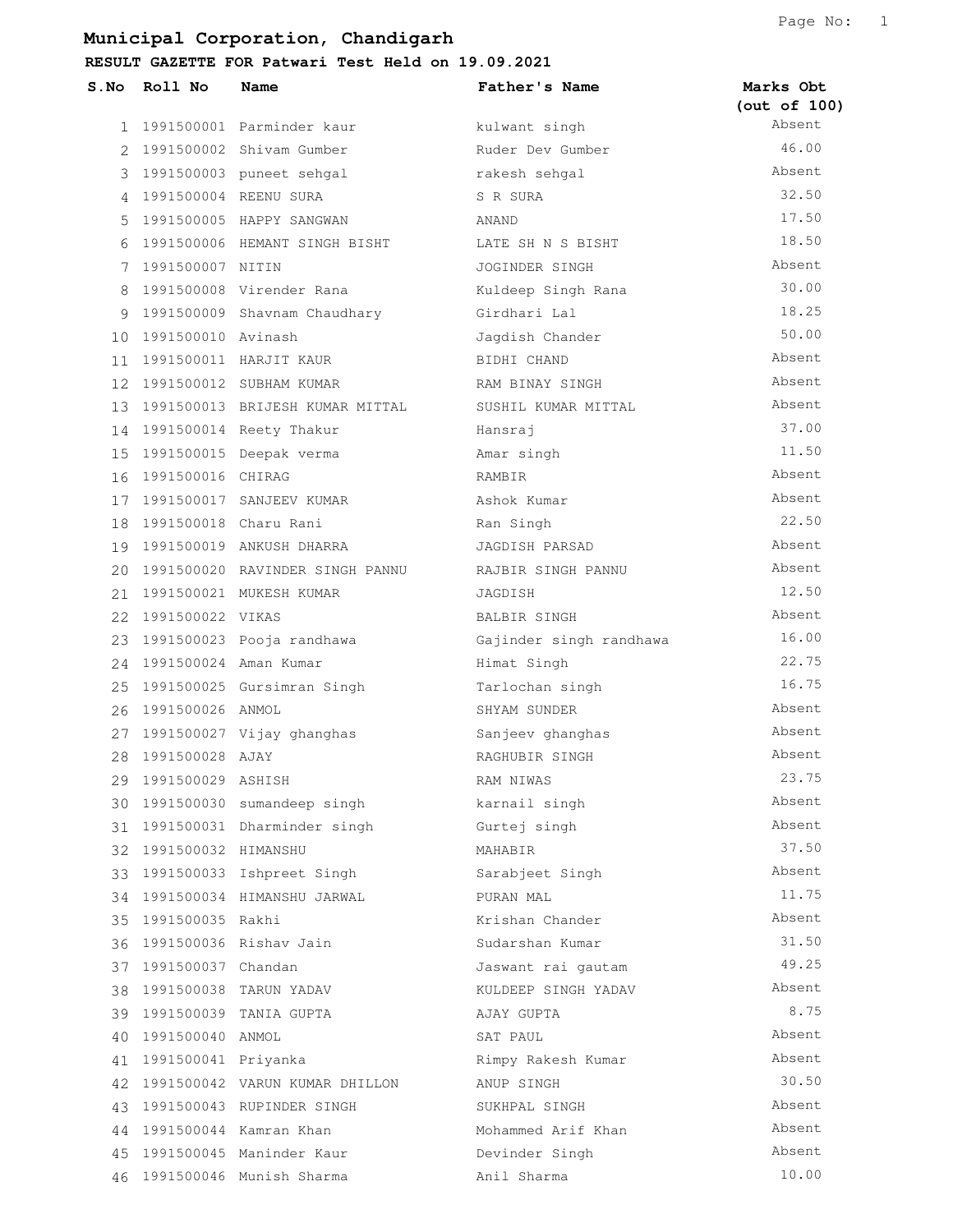**RESULT GAZETTE FOR Patwari Test Held on 19.09.2021**

| S.No | Roll No               | Name                                | Father's Name           | Marks Obt<br>(out of 100) |
|------|-----------------------|-------------------------------------|-------------------------|---------------------------|
|      | 47 1991500047 Vinay   |                                     | Jatinder                | 24.75                     |
| 48   |                       | 1991500048 Bhupinder Singh          | Gurdeep Singh           | Absent                    |
|      |                       | 49 1991500049 KARANBIR SINGH DEYEA  | KARAMJIT SINGH DEYEA    | Absent                    |
| 50   |                       | 1991500050 HARSIMRAN KAUR           | SATNAM SINGH            | 20.00                     |
|      |                       | 51 1991500051 DEEPAK MEHRA          | KRISHAN LAL             | 27.00                     |
|      |                       | 52 1991500052 Mayank Khera          | Rakesh Khera            | Absent                    |
|      |                       | 53 1991500053 Paras Ahlawat         | Vijay Kumar Ahlawat     | 21.50                     |
|      |                       | 54 1991500054 SIDDHARTH SINGH       | B V S RAGHUVANSHI       | Absent                    |
|      | 55 1991500055 Sourabh |                                     | Vijender Kumar          | Absent                    |
|      |                       | 56 1991500056 Angrej singh          | Jarnail singh           | Absent                    |
|      |                       | 57 1991500057 HARTEJ SINGH          | MANJIT SINGH            | 47.50                     |
| 58   |                       | 1991500058 RISHABH SANKHAN          | SOM DUTT SHARMA         | Absent                    |
|      |                       | 59 1991500059 Parminder Singh       | Kuldip singh            | Absent                    |
|      |                       | 60 1991500060 Abhishek sadiley      | Ramesh chandra sadiley  | 40.25                     |
| 61   |                       | 1991500061 Naveen Kumar             | Satbir Singh            | Absent                    |
|      |                       | 62 1991500062 Chandan rattan        | Anil rattan             | 21.50                     |
|      |                       | 63 1991500063 ANISH KUMAR           | AJAY KUMAR SINHA        | Absent                    |
|      |                       | 64 1991500064 gurprit singh         | surinder mohan singh    | 32.25                     |
| 65.  |                       | 1991500065 DIKSHANT SHARMA          | BIPAN KUMAR             | Absent                    |
| 66   |                       | 1991500066 Swati Mathpal            | Jagdish Chandra Mathpal | Absent                    |
|      |                       | 67 1991500067 MUKESH BHAMBU         | OM PARKASH BHAMBU       | Absent                    |
|      |                       | 68 1991500068 Arbaz Singh Grewal    | Paramjit Singh Grewal   | Absent                    |
|      |                       | 69 1991500069 Nagender sharma       | Ishwar sharma           | 47.50                     |
| 70   |                       | 1991500070 utkarsh duvedi           | ram kumar duvedi        | 59.25                     |
| 71   |                       | 1991500071 MANMOHAN SINGH           | JASWINDER SINGH         | 33.00                     |
|      |                       | 72 1991500072 PREETAM NARWAL        | ANAND NARWL             | 36.75                     |
|      | 73 1991500073 Rashmi  |                                     | Surmukh Singh           | 23.75                     |
|      | 74 1991500074 DEEPAK  |                                     | RAMBHUL                 | Absent                    |
|      |                       | 75 1991500075 ANUBHAV MISHRA        | N K MISHRA              | 31.50                     |
| 76   | 1991500076 PREMVATI   |                                     | RAM RATTAN              | Absent                    |
| 77   |                       | 1991500077 SATWINDER SINGH          | DHIAN SINGH             | Absent                    |
| 78   |                       | 1991500078 ASHISH KUMAR             | ISHWAR SINGH            | Absent                    |
|      |                       | 79 1991500079 AMIT KUMAR            | SUBHASH CHANDER         | 23.50                     |
| 80   | 1991500080 AMIT       |                                     | SURESH KUMAR            | Absent                    |
| 81   |                       | 1991500081 Dr Ritika devi           | Nirmal Chand            | Absent                    |
| 82   | 1991500082 sudhir     |                                     | Rajbir                  | Absent                    |
| 83   |                       | 1991500083 DEEPANSHU GARG           | DINESH KUMAR GARG       | 13.25                     |
| 84   |                       | 1991500084 randeep singh gehlot     | gajender singh gehlot   | Absent                    |
| 85   |                       | 1991500085 Navdeep Singh            | Rajpal Singh            | 30.00                     |
| 86   |                       | 1991500086 JASKARAN RANA            | MOHAN LAL               | Absent                    |
| 87   |                       | 1991500087 AASHISH SHARMA           | ISHWAR SHARMA           | Absent                    |
| 88   |                       | 1991500088 Rohit singh              | Teg singh               | Absent                    |
|      |                       | 89 1991500089 Manohar Singh Routela | Gopal Singh Routela     | 36.00                     |
| 90   |                       | 1991500090 balraj singh             | qura singh              | Absent                    |
| 91   |                       | 1991500091 Shallu Mangla            | Kehar Singh             | Absent                    |
|      |                       | 92 1991500092 ABHILASH SHARMA       | JAIDEV SHARMA           | 44.25                     |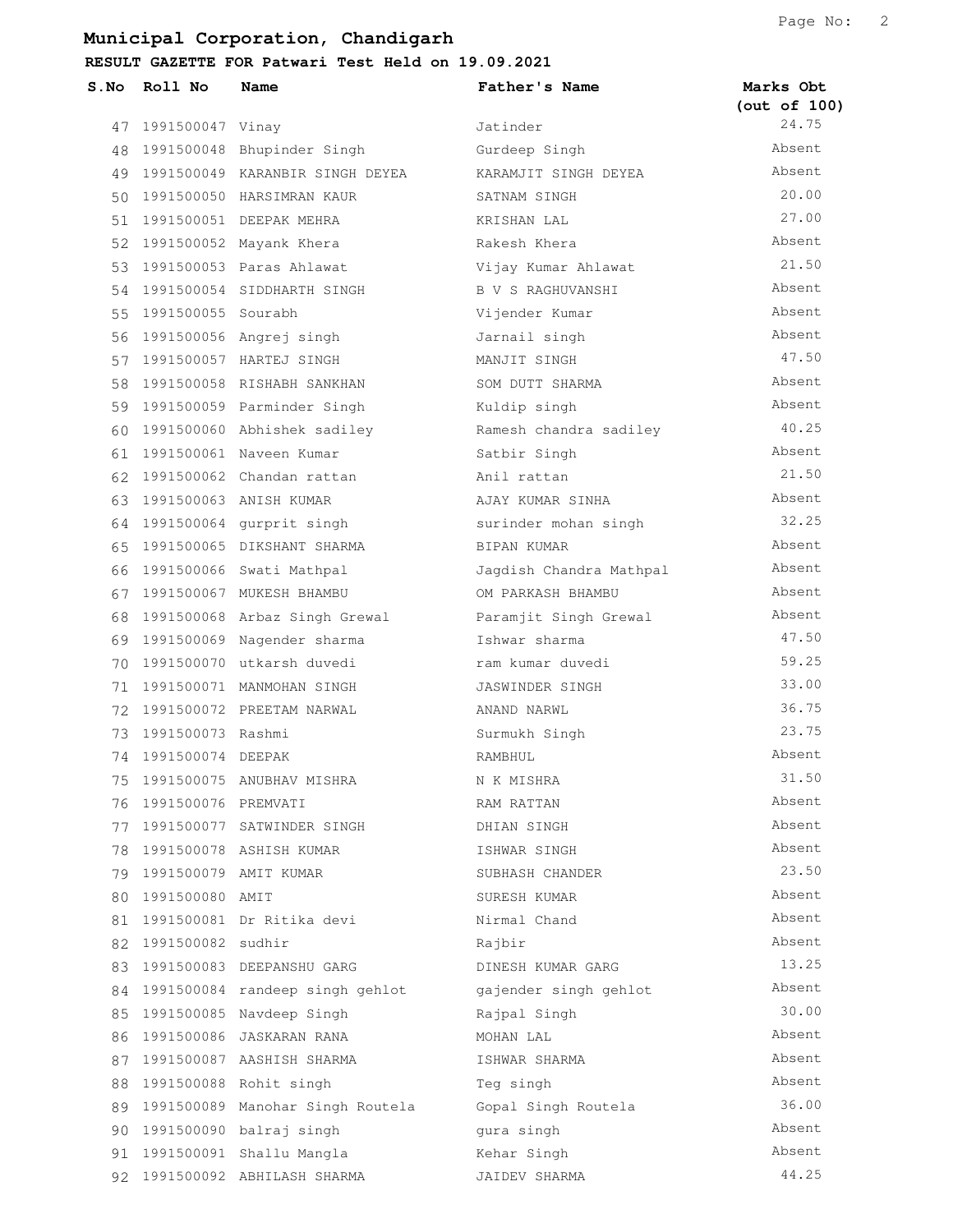| S.No | Roll No                   | Name                                  | Father's Name            | Marks Obt<br>(out of 100) |
|------|---------------------------|---------------------------------------|--------------------------|---------------------------|
|      |                           | 93 1991500093 ROHIT KUMAR             | ASHOK KUMAR              | Absent                    |
|      | 94 1991500094 rahul       |                                       | Rajbir singh             | 24.00                     |
|      | 95 1991500095 NAVNEET     |                                       | KULDEEP SINGH            | Absent                    |
|      |                           | 96 1991500096 Tanya Bathla            | Chander Parkash          | Absent                    |
|      |                           | 97 1991500097 Ravi gautam             | Mohinder Singh Gautam    | 7.50                      |
| 98.  | 1991500098 SONIA DEVI     |                                       | RANBIR SINGH             | Absent                    |
| 99   | 1991500099 Diksha         |                                       | jai gopal                | Absent                    |
|      |                           | 100 1991500100 Rajbir Singh           | Gulzar Singh             | 25.00                     |
|      |                           | 101 1991500101 vikas sharma           | kuldeep sharma           | 7.75                      |
|      | 102 1991500102 Namta      |                                       | Harnam Singh             | Absent                    |
|      | 103 1991500103 SULOKH     |                                       | SATISH                   | 19.25                     |
|      |                           | 104 1991500104 Anoop singh            | Rameshwar dass           | 9.00                      |
|      | 105 1991500105 ARUN KUMAR |                                       | PREM CHAND               | Absent                    |
|      | 106 1991500106 ANIL KUMAR |                                       | BHARAT SINGH             | Absent                    |
|      |                           | 107 1991500107 Vibhu Bansal           | Ashwani Bansal           | 28.75                     |
|      |                           | 108 1991500108 SUKHVINDER SINGH       | KULDEEP SINGH            | 0.25                      |
|      | 109 1991500109 ASHISH     |                                       | BHOOP SINGH              | 18.50                     |
|      | 110 1991500110 PRIYA      |                                       | SATYA NARAYAN            | 23.50                     |
|      |                           | 111 1991500111 Rahul Dhiman           | Narinder Dhiman          | Absent                    |
|      |                           | 112 1991500112 MOHIT KUMAR            | AMARJIT SHARMA           | Absent                    |
|      |                           | 113 1991500113 VINAYAK SINGH          | KARAMJEET SINGH          | Absent                    |
|      |                           | 114 1991500114 Amandeep Singh Chandel | Jarnail Singh            | 23.00                     |
|      | 115 1991500115 Hitkary    |                                       | Manphool Singh           | 62.25                     |
|      | 116 1991500116 ASHISH     |                                       | VINOD                    | 4.50                      |
|      |                           | 117 1991500117 Jaspinder kaur         | Jarnail Singh            | Absent                    |
|      |                           | 118 1991500118 VIPLOVE YADAV          | PARDEEP YADAV            | Absent                    |
|      |                           | 119 1991500119 RUPINDER KAUR          | HAKAM RAM                | Absent                    |
|      |                           | 120 1991500120 jashandeep singh       | harminder singh          | Absent                    |
| 121  | 1991500121 KAILASH        |                                       | KARTAR SINGH             | Absent                    |
|      | 122 1991500122 Shivam     |                                       | Vasudev                  | 6.25                      |
|      |                           | 123 1991500123 FISHER PAL SINGH       | RAVINDER SINGH           | Absent                    |
|      | 124 1991500124 MOHIT      |                                       | RAJESH                   | 25.00                     |
|      |                           | 125 1991500125 NISHANT RANA           | SATVIR SINGH             | 6.25                      |
|      |                           | 126 1991500126 Ankush Bamal           | Wazir Singh              | 13.00                     |
|      |                           | 127 1991500127 Kuldeep Kumar          | Rajesh Kumar             | 11.25                     |
|      |                           | 128 1991500128 RHYTHM PREET SINGH     | AMRIT PAL SINGH          | 12.75                     |
|      |                           | 129 1991500129 JASPREET SINGH         | RASKINDER SINGH          | Absent                    |
|      |                           | 130 1991500130 Gurvinder Singh        | Balvir SIngh             | 14.25                     |
|      | 131 1991500131 Neha       |                                       | Ram Naresh Yadav         | 7.50                      |
|      |                           | 132 1991500132 Chirag Sheokand        | Satpal Sheokand          | Absent                    |
|      |                           | 133 1991500133 ANIRUDH AHUJA          | LATE SH ANIL KUMAR AHUJA | 15.00                     |
|      |                           | 134 1991500134 ekta khokhar           | manoj kumar              | Absent                    |
|      |                           | 135 1991500135 Abhishek Puri          | S L Puri                 | 3.25                      |
|      |                           | 136 1991500136 Hardeep Singh          | Gian singh               | 47.50                     |
|      |                           | 137 1991500137 Sahil Kumar            | Jasmer Singh             | Absent                    |
|      |                           | 138 1991500138 jaideep singh          | Beant singh              | 22.50                     |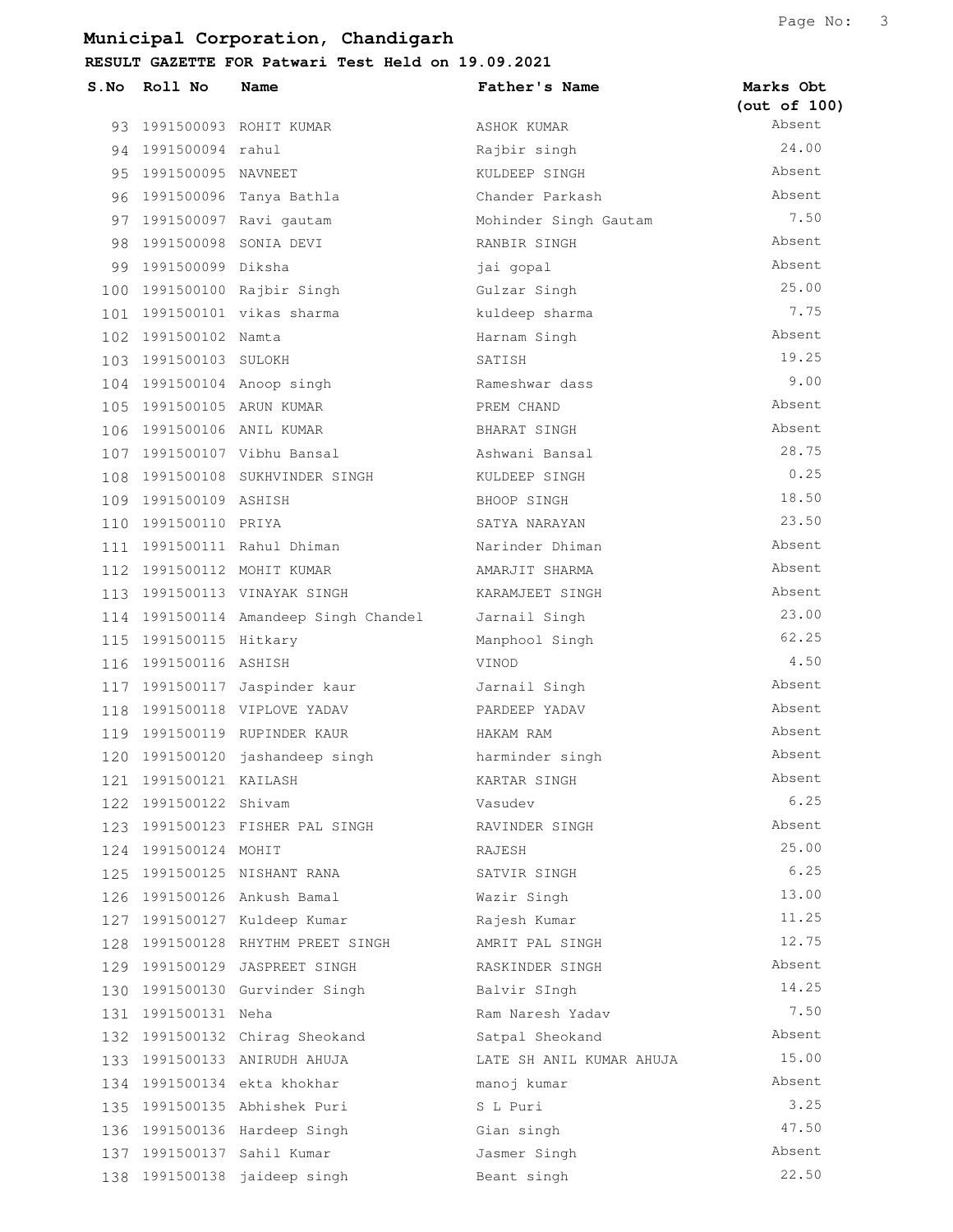| S.No | Roll No                   | Name                                  | Father's Name              | Marks Obt<br>(out of 100) |
|------|---------------------------|---------------------------------------|----------------------------|---------------------------|
|      |                           | 139 1991500139 VIKAS MEHLA            | JAGMAL SINGH MEHLA         | Absent                    |
|      |                           | 140 1991500140 BIKRAMJIT SHARMA       | RAJINDER KUMAR             | 16.25                     |
|      |                           | 141 1991500141 NITIN DAHIYA           | SURENDER SINGH             | 45.75                     |
|      | 142 1991500142 PUSHPINDER |                                       | HARI CHAND CHAUDHARY       | Absent                    |
|      |                           | 143 1991500143 Robin Singh            | Gurpal Singh               | 45.75                     |
|      |                           | 144 1991500144 Ankit kumar            | Ajay pal                   | Absent                    |
|      |                           | 145 1991500145 YOGESHWAR KUMAR        | ARUN RAI                   | Absent                    |
|      |                           | 146 1991500146 Sahil Monga            | Sham Lal Monga             | Absent                    |
|      |                           | 147 1991500147 Megha Shukla           | Narinder Kumar             | 12.50                     |
|      |                           | 148 1991500148 MEHAK MAHAJAN          | VARINDER MOHAN             | Absent                    |
|      |                           | 149 1991500149 TWINKLE SHARMA         | DINESH KUMAR SHARMA        | 20.00                     |
|      |                           | 150 1991500150 ATIKA AGGARWAL         | ASHWANI AGGARWAL           | 46.25                     |
|      | 151 1991500151 PARDEEP    |                                       | KARTAR                     | Absent                    |
|      |                           | 152 1991500152 Amrinder singh         | Gurmail singh              | Absent                    |
|      |                           | 153 1991500153 Deepika jindal         | Vijay kumar                | 40.00                     |
|      | 154 1991500154 Deepanshi  |                                       | Pardeep Kumar              | Absent                    |
|      |                           | 155 1991500155 SUKHWINDER SINGH       | HARNEK SINGH               | 28.00                     |
|      | 156 1991500156 Anu Bala   |                                       | Madan Pal Singh            | Absent                    |
|      |                           | 157 1991500157 GURPREET SINGH         | RAVINDER SINGH             | Absent                    |
|      |                           | 158 1991500158 HARISH DESWAL          | HARI RAM                   | Absent                    |
|      |                           | 159 1991500159 RAVINDER SINGH         | RANJIT SINGH               | Absent                    |
| 160  |                           | 1991500160 ATISH KUMAR                | SURINDER SAINI             | Absent                    |
|      |                           | 161 1991500161 Aakashdeep Singh       | Balwinder Singh            | Absent                    |
|      |                           | 162 1991500162 Sahil Sabherwal        | Nrip Sabherwal             | 18.75                     |
|      | 163 1991500163 ROHIT      |                                       | ANIL KUMAR                 | Absent                    |
|      |                           | 164 1991500164 Vippin Singh           | Dukhharan Singh            | Absent                    |
|      | 165 1991500165 VIKASH     |                                       | JAGBIR                     | 18.75                     |
|      |                           | 166 1991500166 ADITYA SAIN            | JAI BHAGWAN                | Absent                    |
|      |                           | 167 1991500167 didar singh            | jagraj singh               | Absent                    |
|      |                           | 168 1991500168 paramveer singh        | rajinder singh             | Absent                    |
|      |                           | 169 1991500169 Sumit Gupta            | Kamal Gupta                | 13.75                     |
|      |                           | 170 1991500170 TEJESHWAR BHARDWAJ     | SURINDER KUMAR SHARMA      | Absent                    |
|      |                           | 171 1991500171 SHUBHAM SAINI          | MULTAN SINGH               | 26.50                     |
|      |                           | 172 1991500172 PAWAN CHAUDHARY        | SAVINDER KUMAR             | Absent                    |
|      | 173 1991500173 ANURAG     |                                       | VIJENDER SINGH             | Absent                    |
|      |                           | 174 1991500174 MANPREET SINGH         | KULWANT SINGH              | 8.00                      |
|      |                           | 175 1991500175 SUNIL KUMAR            | NARENDER SINGH             | Absent                    |
|      | 176 1991500176 ABHISHEK   |                                       | GANGA DEEN                 | Absent                    |
|      |                           | 177 1991500177 CHETAN PARKASH         | BHUPENDER KUMAR            | Absent                    |
|      |                           | 178 1991500178 Ajay pal singh dhillon | Satinder pal singh dhillon | Absent                    |
|      | 179 1991500179 Kajal      |                                       | Mahesh Kumar               | Absent                    |
|      |                           | 180 1991500180 Shashi Bhushan Sharma  | Surya Kant Sharma          | 23.25                     |
|      |                           | 181 1991500181 VIBHU VATTS            | MANMOHAN SHARMA            | Absent                    |
|      |                           | 182 1991500182 RAKESH BHANDARI        | PREM SINGH BHANDARI        | Absent                    |
|      |                           | 183 1991500183 NEERAJ BHARTI          | RAMESH KUMAR               | 31.50                     |
|      |                           | 184 1991500184 KAPIL SHARMA           | RAVI DUTT SHARMA           | 26.25                     |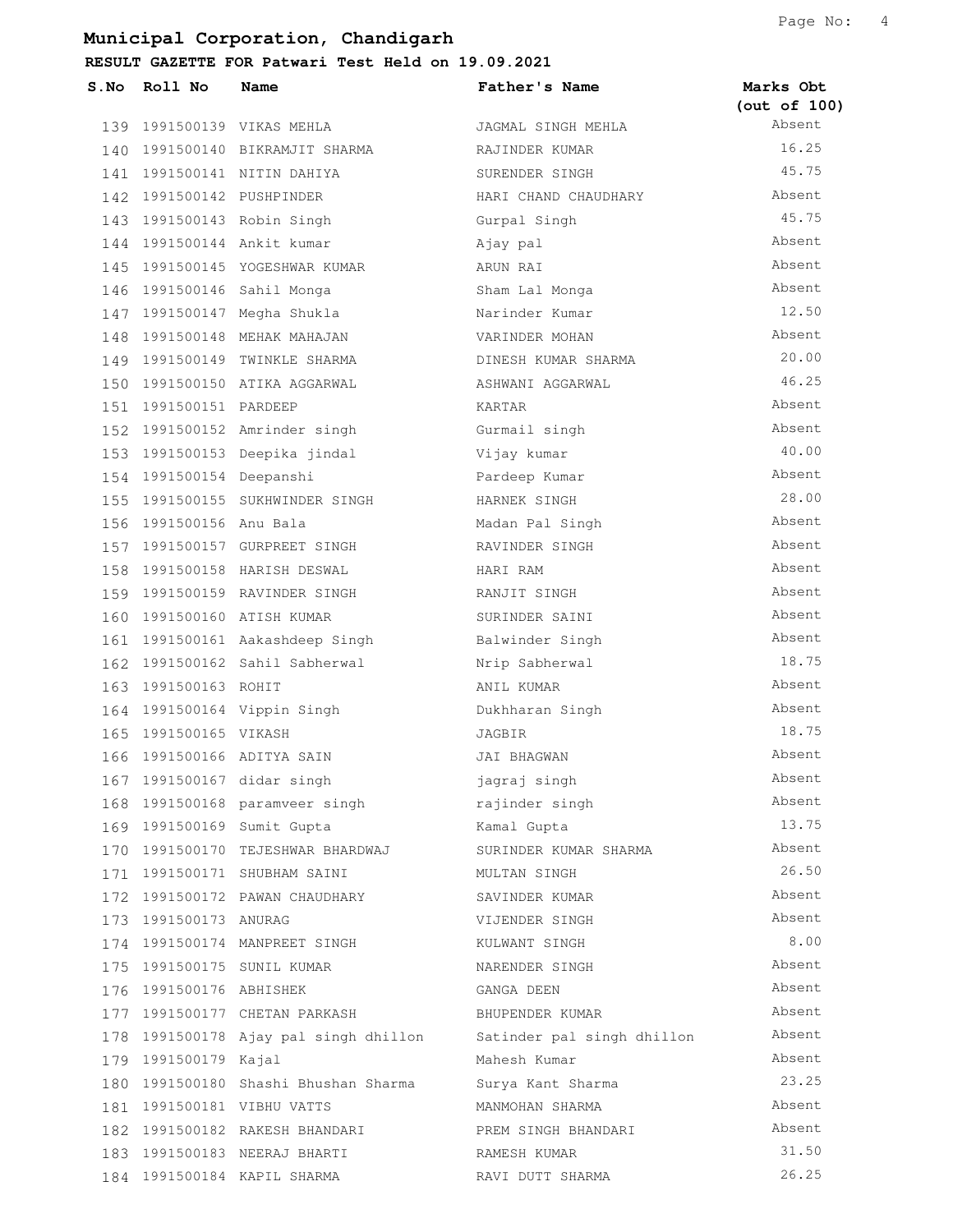| S.No | Roll No                   | Name                                 | Father's Name            | Marks Obt<br>(out of 100) |
|------|---------------------------|--------------------------------------|--------------------------|---------------------------|
|      |                           | 185 1991500185 Rahul Sharma          | Santosh Kumar            | 21.25                     |
|      | 186 1991500186 AMIT NEGI  |                                      | BHUPENDRA SINGH NEGI     | Absent                    |
|      |                           | 187 1991500187 PARAMJOT SINGH        | HARBINDER SINGH          | 10.00                     |
|      | 188 1991500188 Navjayot   |                                      | Anand Vir                | 18.75                     |
|      | 189 1991500189 pratyush   |                                      | madhusudan               | 27.25                     |
|      |                           | 190 1991500190 JYOTI MAHINDROO       | CHIRANJI LAL CHAWLA      | Absent                    |
|      |                           | 191 1991500191 sahil chauhan         | rajesh chauhan           | Absent                    |
|      | 192 1991500192 MOHIT      |                                      | DEVENDER SINGH           | 67.00                     |
|      |                           | 193 1991500193 GAGANDEEP KAUR        | GURDIP SINGH             | 22.00                     |
|      |                           | 194 1991500194 Harmeet Singh         | Gurdeep Singh            | 18.25                     |
|      |                           | 195 1991500195 jai vardhan khokhar   | ajay kumar               | Absent                    |
|      |                           | 196 1991500196 Avtar Singh           | Guriqbal Singh           | Absent                    |
|      |                           | 197 1991500197 SIDHARTH SAINI        | CHANDER PAL SAINI        | Absent                    |
|      |                           | 198 1991500198 Vinay Khasa           | Vijay Kumar              | Absent                    |
|      |                           | 199 1991500199 Gagandeep singh       | Sukhdev singh            | 59.50                     |
|      |                           | 200 1991500200 Lallit kumar          | Vishan dutt              | 71.00                     |
|      | 201 1991500201 shilpa     |                                      | jamuna parshad           | Absent                    |
|      |                           | 202 1991500202 Vidushi Choudhary     | Vinod Kumar Choudhary    | Absent                    |
|      |                           | 203 1991500203 KOMAL SUNARIA         | RAMESH KUMAR             | 22.25                     |
|      | 204 1991500204 ABHILASHA  |                                      | PREM RAJ AGGARWAL        | Absent                    |
|      | 205 1991500205 Jyoti Dass |                                      | Parmod Dass              | 8.75                      |
|      |                           | 206 1991500206 DIVYA BHASIN          | ASHOK BHASIN             | Absent                    |
|      |                           | 207 1991500207 Harpreet Kaur         | Harnek Singh             | Absent                    |
|      | 208 1991500208 Anju lamba |                                      | Suresh lamba             | Absent                    |
|      |                           | 209 1991500209 UDHAY SINGH KATAL     | RAJESHWAR SINGH          | Absent                    |
|      |                           | 210 1991500210 TARUN MAKKAR          | ROOP LAL                 | 8.75                      |
|      |                           | 211 1991500211 GAURAV SINDHU         | NAFE SINGH SINDHU        | Absent                    |
|      | 212 1991500212 Kavita     |                                      | Ram Bahadur              | Absent                    |
| 213  |                           | 1991500213 Gagan Gaur                | Hanish kumar Gaur        | 22.50                     |
| 214  |                           | 1991500214 JATIN SHARMA              | NAND KISHOR SHARMA       | Absent                    |
| 215  |                           | 1991500215 Shubham siwach            | Rakesh kumar             | Absent                    |
|      |                           | 216 1991500216 Mandeep kaur          | Hardeep singh            | Absent                    |
|      | 217 1991500217 Ajay Kumar |                                      | Pirthi chand             | Absent                    |
|      | 218 1991500218 robin garg |                                      | ram lal                  | Absent                    |
| 219  |                           | 1991500219 TAPAN DHAMIJA             | SUBHASH DHAMIJA          | Absent                    |
|      | 220 1991500220 Rajni      |                                      | Kesar pal                | 19.50                     |
|      |                           | 221 1991500221 Manish Saini          | Satpal Saini             | Absent                    |
|      | 222 1991500222 Shilpa     |                                      | Yudhvir singh            | 1.25                      |
|      |                           | 223 1991500223 Gaurav Katyal         | Satpal Katyal            | Absent                    |
|      |                           | 224 1991500224 RATAN KUMARI DHOBI    | UDAY LAL DHOBI           | Absent                    |
|      |                           | 225 1991500225 SANJEEV KUMAR         | BALKARI LAL              | Absent                    |
| 226  |                           | 1991500226 PANKAJ YADAV              | RAMESH YADAV             | Absent                    |
|      |                           | 227 1991500227 Jaspal Singh Grover   | Rakesh Kumar Grover      | 50.00                     |
|      |                           | 228 1991500228 Navkaran Singh Mroque | Harinderjit Singh Mroque | Absent                    |
|      |                           | 229 1991500229 SHUBHAM SHARMA        | PARDEEP KUMAR            | 33.25                     |
|      |                           | 230 1991500230 Guneet Singh Lamba    | Prabhjit Singh Lamba     | 22.75                     |
|      |                           |                                      |                          |                           |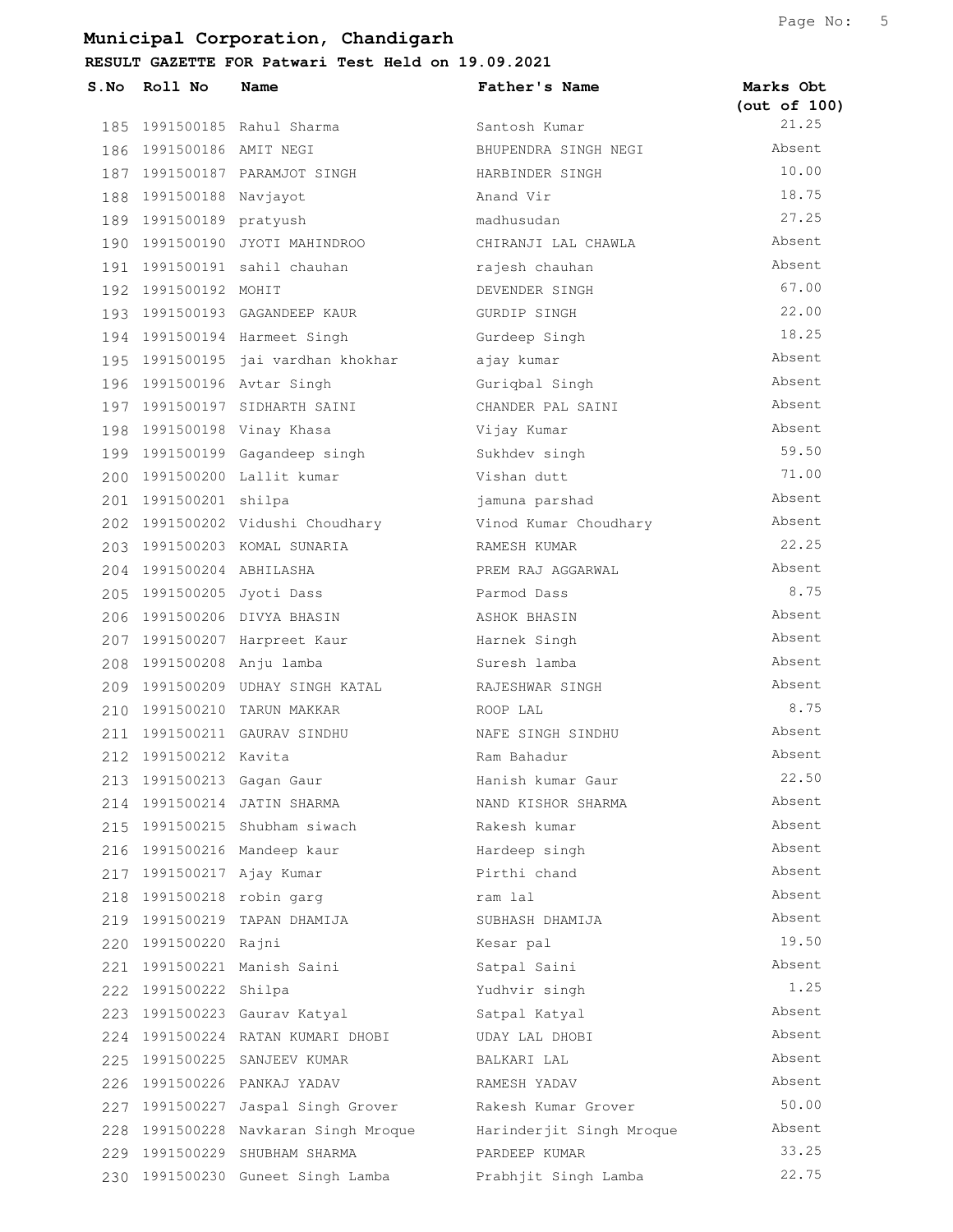| $S$ . No | Roll No                   | Name                            | Father's Name         | Marks Obt<br>(out of 100) |
|----------|---------------------------|---------------------------------|-----------------------|---------------------------|
|          | 231 1991500231 ATUL       |                                 | MAHESH                | Absent                    |
|          |                           | 232 1991500232 BHUPINDER SINGH  | AMARJIT SINGH         | Absent                    |
|          |                           | 233 1991500233 KAPIL DHAKA      | RAJENDER SINGH        | Absent                    |
|          | 234 1991500234 Sant singh |                                 | Rajinder pal Singh    | 18.00                     |
|          | 235 1991500235 Richa Rani |                                 | Ramphal               | Absent                    |
|          | 236 1991500236 RAHUL      |                                 | RANBIR SINGH          | 24.50                     |
|          | 237 1991500237 vibhujot   |                                 | amarjeet singh        | Absent                    |
|          | 238 1991500238 SURAJ      |                                 | RAM CHANDER           | Absent                    |
|          |                           | 239 1991500239 Akashdeep Singh  | Gurnam Singh          | Absent                    |
|          |                           | 240 1991500240 Avtar Singh      | Balwinder Singh       | 16.25                     |
|          |                           | 241 1991500241 Nikhil Thakur    | Dhyan Singh           | Absent                    |
|          | 242 1991500242 AMIT KUMAR |                                 | ISHWAR SINGH          | Absent                    |
|          |                           | 243 1991500243 Pinky verma      | Ram Murat             | Absent                    |
|          |                           | 244 1991500244 DEEPAK KUMAR     | DHARAM PAL            | Absent                    |
|          |                           | 245 1991500245 Mohit kumar      | Ram lal               | Absent                    |
|          |                           | 246 1991500246 SANDEEP KUMAR    | DALIPKUMAR            | 24.00                     |
|          | 247 1991500247 Anwar Ali  |                                 | Shabir Mohamed        | 23.75                     |
|          | 248 1991500248 Arjun      |                                 | Bhure                 | 16.75                     |
|          |                           | 249 1991500249 REEMA SAINI      | RANBIR SAINI          | 22.75                     |
|          | 250 1991500250 Megha      |                                 | Rajinder Kumar        | 17.50                     |
|          |                           | 251 1991500251 SANJAY KHAN      | MOHAMMAD RAMZAN       | Absent                    |
|          |                           | 252 1991500252 naresh kumar     | tarsem singh          | Absent                    |
|          |                           | 253 1991500253 Pulkit Sharma    | Naresh Chander Sharma | 26.50                     |
|          |                           | 254 1991500254 GOURAV KAIRON    | BALWANT SINGH         | 27.50                     |
|          |                           | 255 1991500255 AMRIT PICCA      | JAIMAL PICCA          | Absent                    |
|          |                           | 256 1991500256 Muskan sharma    | Devidayal sharma      | Absent                    |
|          |                           | 257 1991500257 SHUBHAM MONDAL   | PRABHAT KUMAR MONDAL  | 17.75                     |
|          | 258 1991500258 Amit malik |                                 | Krishan               | Absent                    |
| 259      | 1991500259                | Shantanu                        | ramesh kumar          | Absent                    |
| 260      |                           | 1991500260 Jaspreetkaur         | Paramjit singh        | 2.50                      |
|          | 261 1991500261 JATIN      |                                 | SUBHASH CHAND         | 18.50                     |
|          |                           | 262 1991500262 Laksh Ratti      | Manoj Ratti           | Absent                    |
|          |                           | 263 1991500263 RAJAT PAHUJA     | SURESH PAHUJA         | Absent                    |
|          |                           | 264 1991500264 Armaandeep Singh | Kamaljit Singh        | 34.50                     |
| 265      |                           | 1991500265 ASHISH KUMAR         | MUKESH KUMAR          | 34.00                     |
|          |                           | 266 1991500266 SACHIN SINGLA    | DR MADAN MOHAN SINGLA | Absent                    |
|          | 267 1991500267 HARSHIT    |                                 | MALKIAT SINGH         | Absent                    |
| 268      |                           | 1991500268 ANIL KUMAR           | OM PRAKASH            | Absent                    |
|          | 269 1991500269            | Suraj Mandhan                   | Chandbir Mandhan      | Absent                    |
|          | 270 1991500270            | Satyender mathur                | Bijender mathur       | Absent                    |
| 271      |                           | 1991500271 Varun Gupta          | Rajesh Gupta          | Absent                    |
| 272      |                           | 1991500272 Balwinder singh      | Kaka singh            | Absent                    |
| 273      | 1991500273                | gaurav                          | balbir chand          | 39.75                     |
|          | 274 1991500274 Amrita pal |                                 | Harkesh pal           | 10.00                     |
| 275      |                           | 1991500275 RAJINDER KAUR        | KULWANT SINGH         | Absent                    |
| 276      |                           | 1991500276 LOVENEET SINGH       | KARMJIT SINGH         | Absent                    |
|          |                           |                                 |                       |                           |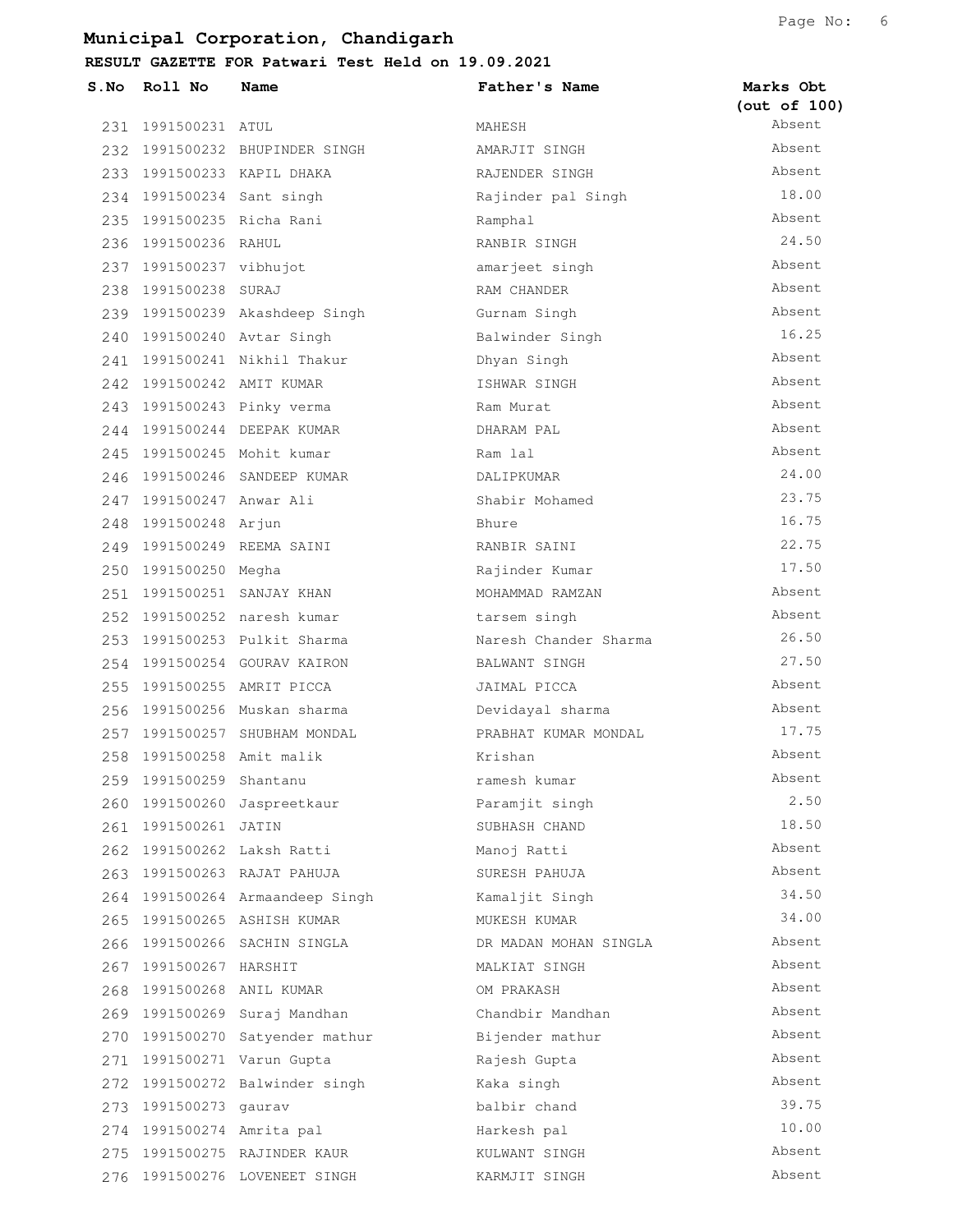| S.No | Roll No                   | Name                                   | Father's Name          | Marks Obt<br>(out of 100) |
|------|---------------------------|----------------------------------------|------------------------|---------------------------|
|      |                           | 277 1991500277 SANDEEP SINGH           | DHARMVIR SINGH         | 8.25                      |
|      |                           | 278 1991500278 GURDEV SINGH            | SOHAN SINGH            | Absent                    |
|      |                           | 279 1991500279 MANISH KUNDU            | ROSHAN LAL             | Absent                    |
|      |                           | 280 1991500280 Karan Kumar             | Surinderpal            | 2.50                      |
|      | 281 1991500281 AMAN       |                                        | NIRANJAN               | Absent                    |
|      |                           | 282 1991500282 Hevesh Sahota           | Ravi Sahota            | 19.25                     |
|      | 283 1991500283 KULWANT    |                                        | VIRENDER               | Absent                    |
|      | 284 1991500284 RAKESH     |                                        | SULTAN SINGH           | 7.50                      |
|      |                           | 285 1991500285 IKBAL SINGH             | LABH SINGH             | Absent                    |
|      |                           | 286 1991500286 Narendra Prasad         | Harshmani              | Absent                    |
|      | 287 1991500287 Karan      |                                        | Mahesh kumar           | Absent                    |
|      |                           | 288 1991500288 Randeep Singh Dhaliwal  | Gursewak Singh         | Absent                    |
|      | 289 1991500289 Sahil      |                                        | Ombir singh            | 20.25                     |
|      |                           | 290 1991500290 GAURAV RANA             | SAT PRAKASH RANA       | Absent                    |
|      |                           | 291 1991500291 Amandeep Kaur           | Gurmail Chand          | Absent                    |
|      |                           | 292 1991500292 MANINDER PAL SINGH      | BALWINDER SINGH Singh  | 18.75                     |
|      |                           | 293 1991500293 Alisha Kohli            | Hayat Ram              | 8.25                      |
|      |                           | 294 1991500294 Apoorv Sharma           | Pawan Kumar Sharma     | Absent                    |
|      |                           | 295 1991500295 SANDEEP SHARMA          | RAVINDER PAL           | 11.25                     |
|      | 296 1991500296 AMANDEEP   |                                        | KRISHAN PAL            | Absent                    |
|      |                           | 297 1991500297 JASPINDER SINGH         | NACHHATTAR SINGH       | Absent                    |
|      |                           | 298 1991500298 Vandana Joshi           | Shankar Datt Joshi     | 32.75                     |
|      |                           | 299 1991500299 Rishabh kanojiya        | Naresh kanojiya        | Absent                    |
|      | 300 1991500300 SWETA      |                                        | RAMESH                 | Absent                    |
|      |                           | 301 1991500301 Munish Kumar            | Raj Pal Singh          | 22.25                     |
|      |                           | 302 1991500302 Amandeep Kaur           | Balwinder Singh        | 14.50                     |
|      |                           | 303 1991500303 Rahul Yadav             | Nihal Singh            | Absent                    |
|      |                           | 304 1991500304 JEEVAN JOT SINGH        | JASWINDER SINGH        | Absent                    |
|      |                           | 305 1991500305 Bhuvesh Digvijay Sharma | Sudershan Kumar Sharma | Absent                    |
|      |                           | 306 1991500306 rishabh thakur          | puran chand            | Absent                    |
|      | 307 1991500307 RONIT      |                                        | BALBIR SINGH           | Absent                    |
|      |                           | 308 1991500308 Deepak Choudhary        | Tilak Raj              | Absent                    |
|      |                           | 309 1991500309 AMANDEEP KAUR           | BUTA SINGH             | Absent                    |
|      |                           | 310 1991500310 Sonu Bhagat             | Moti Lal               | 8.50                      |
|      | 311 1991500311 SONU GUPTA |                                        | RAJINDER GUPTA         | Absent                    |
|      |                           | 312 1991500312 HARPREET SINGH          | PUSHPINDER SINGH       | 26.25                     |
|      | 313 1991500313 REENA      |                                        | CHIRANJI LAL           | Absent                    |
|      |                           | 314 1991500314 SUMIT KUMAR             | RAM MEHAR              | 40.75                     |
|      | 315 1991500315 Amit Kumar |                                        | Ram Narayan Yadav      | Absent                    |
|      |                           | 316 1991500316 ABHINAV MALIK           | BIJENDRA SINGH         | 24.50                     |
|      |                           | 317 1991500317 ANKUSH KUMAR            | NARESH KUMAR           | 30.25                     |
|      |                           | 318 1991500318 VINAY KUMAR             | VED PARKASH            | Absent                    |
|      |                           | 319 1991500319 KAMAL KUMAR             | OM PRAKASH             | Absent                    |
|      |                           | 320 1991500320 ANCHAL CHOUDHARY        | SURINDER PAL           | 29.50                     |
|      |                           | 321 1991500321 Anurag sahu             | Ram Roop               | 13.75                     |
|      |                           | 322 1991500322 Rimple Rani             | Iqbal Chand            | Absent                    |
|      |                           |                                        |                        |                           |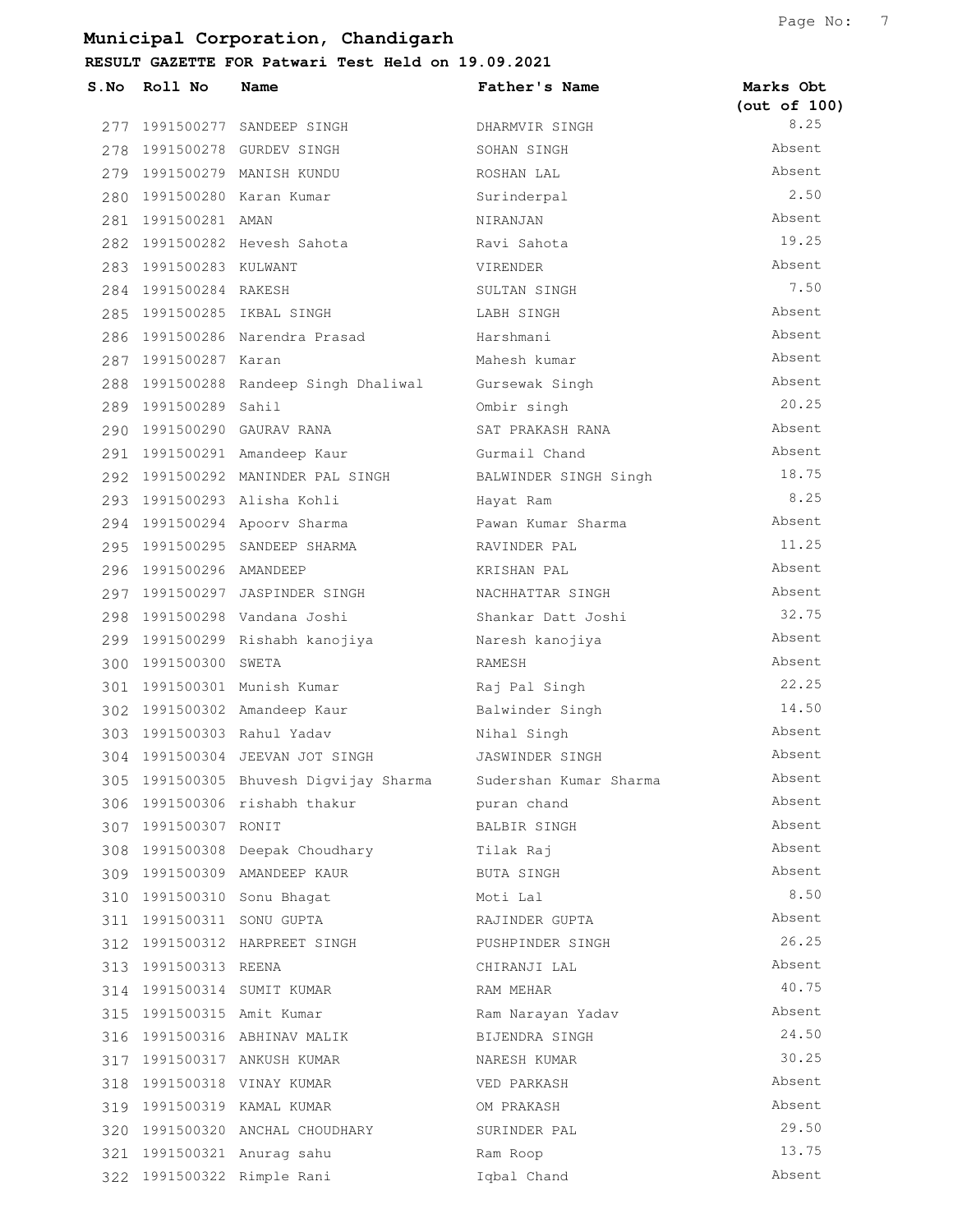**RESULT GAZETTE FOR Patwari Test Held on 19.09.2021**

| $S$ . No | Roll No                   | Name                                 | Father's Name               | Marks Obt<br>(out of 100) |
|----------|---------------------------|--------------------------------------|-----------------------------|---------------------------|
|          |                           | 323 1991500323 Chirag Arora          | Chander Parkash             | 37.00                     |
|          |                           | 324 1991500324 AJMEET SINGH          | RUPINDER SINGH              | 23.50                     |
|          |                           | 325 1991500325 Rahul lakra           | Dharamvir singh             | Absent                    |
|          |                           | 326 1991500326 Udai Keshub           | Trilok Keshub               | Absent                    |
|          |                           | 327 1991500327 Jasleen Kaur          | Paramjeet Singh             | Absent                    |
|          |                           | 328 1991500328 Ishwar Antwal         | Rohtash Kumar               | 12.25                     |
|          | 329 1991500329 AMIT HOODA |                                      | RAJESH KUMAR                | Absent                    |
|          | 330 1991500330 Neetu      |                                      | Harpal Singh                | 9.50                      |
|          | 331 1991500331 Satpal     |                                      | Dalip Singh                 | 6.25                      |
|          |                           | 332 1991500332 Harshit farah         | Davinder kumar              | Absent                    |
|          |                           | 333 1991500333 Sourish Singla        | Amrit Lal Singla            | Absent                    |
|          |                           | 334 1991500334 Ankur Gupta           | S C Gupta                   | Absent                    |
|          |                           | 335 1991500335 Abhay Dogra           | Rajnish Dogra               | 15.75                     |
|          |                           | 336 1991500336 JASINDER SINGH SEKHON | MALKINDER SINGH SEKHON      | Absent                    |
|          |                           | 337 1991500337 EKAM KHAROUD          | JASPAL SINGH KHAROUD        | Absent                    |
|          |                           | 338 1991500338 Deepinder Singh       | Ajit Singh                  | Absent                    |
|          |                           | 339 1991500339 Dhiraj Kumar Mishra   | Binod Kumar Mishra          | Absent                    |
|          |                           | 340 1991500340 Sunil kumar           | Parkash chand               | Absent                    |
|          |                           | 341 1991500341 BALJIT SINGH          | JARNAIL SINGH               | 4.00                      |
|          | 342 1991500342 VIKAS      |                                      | RAM KUMAR                   | Absent                    |
|          |                           | 343 1991500343 Harshvardhan          | Ashwani Kumar               | 16.75                     |
|          | 344 1991500344 Aman Kumar |                                      | Brij Pal                    | 27.75                     |
|          |                           | 345 1991500345 Aman Phogat           | Sajjan SIngh                | Absent                    |
|          |                           | 346 1991500346 SUMIT KUMAR           | ASHOK KUMAR                 | Absent                    |
|          |                           | 347 1991500347 Gurtej Partap Singh   | Gurindra Partap Singh Pabla | Absent                    |
|          |                           | 348 1991500348 KAWALJOT SINGH        | BHUPINDER SINGH             | Absent                    |
|          | 349 1991500349 YOGESH     |                                      | RAJESH                      | Absent                    |
|          |                           | 350 1991500350 Gursimrat Singh       | Bachan Singh                | Absent                    |
| 351      |                           | 1991500351 sukhvinder singh          | rajpal singh                | 16.75                     |
| 352      |                           | 1991500352 Gurmukh Singh             | Angrej Singh                | 18.25                     |
|          |                           | 353 1991500353 shubham singh         | surjeet singh               | 23.75                     |
|          | 354 1991500354 Anjali     |                                      | Purushottam                 | 8.50                      |
|          | 355 1991500355 AJIT SINGH |                                      | DHARMVIR SINGH RAVISH       | 21.75                     |
|          | 356 1991500356 Deepak     |                                      | Ramphal                     | Absent                    |
|          |                           | 357 1991500357 DILPREET KAUR         | BALDEV SINGH                | Absent                    |
|          |                           | 358 1991500358 Gurvinderjeet Singh   | Nirmaljeet Singh            | Absent                    |
|          |                           | 359 1991500359 akhil pruthi          | anil kumar pruthi           | 38.00                     |
| 360      |                           | 1991500360 MOHIT KUMAR BHAGAT        | GARU RAM BHAGAT             | 33.00                     |
|          |                           | 361 1991500361 RAJVIR KAUR           | HARBANS SINGH               | Absent                    |
|          |                           | 362 1991500362 Parth Sethi           | Gaurav Sethi                | 23.75                     |
|          | 363 1991500363 Aniket     |                                      | Ram Partap Yadav            | Absent                    |
|          |                           | 364 1991500364 Deepankur Wadhwa      | Lalit Lumar                 | Absent                    |
|          |                           | 365 1991500365 PARUL GUPTA           | SANJEEV KUMAR GUPTA         | Absent                    |
|          | 366 1991500366 JYOTI DEVI |                                      | SHISHNA RAM                 | Absent                    |
|          | 367 1991500367 Shivali    |                                      | K B Monga                   | Absent                    |
|          |                           | 368 1991500368 lalit sharma          | madan lal sharma            | Absent                    |